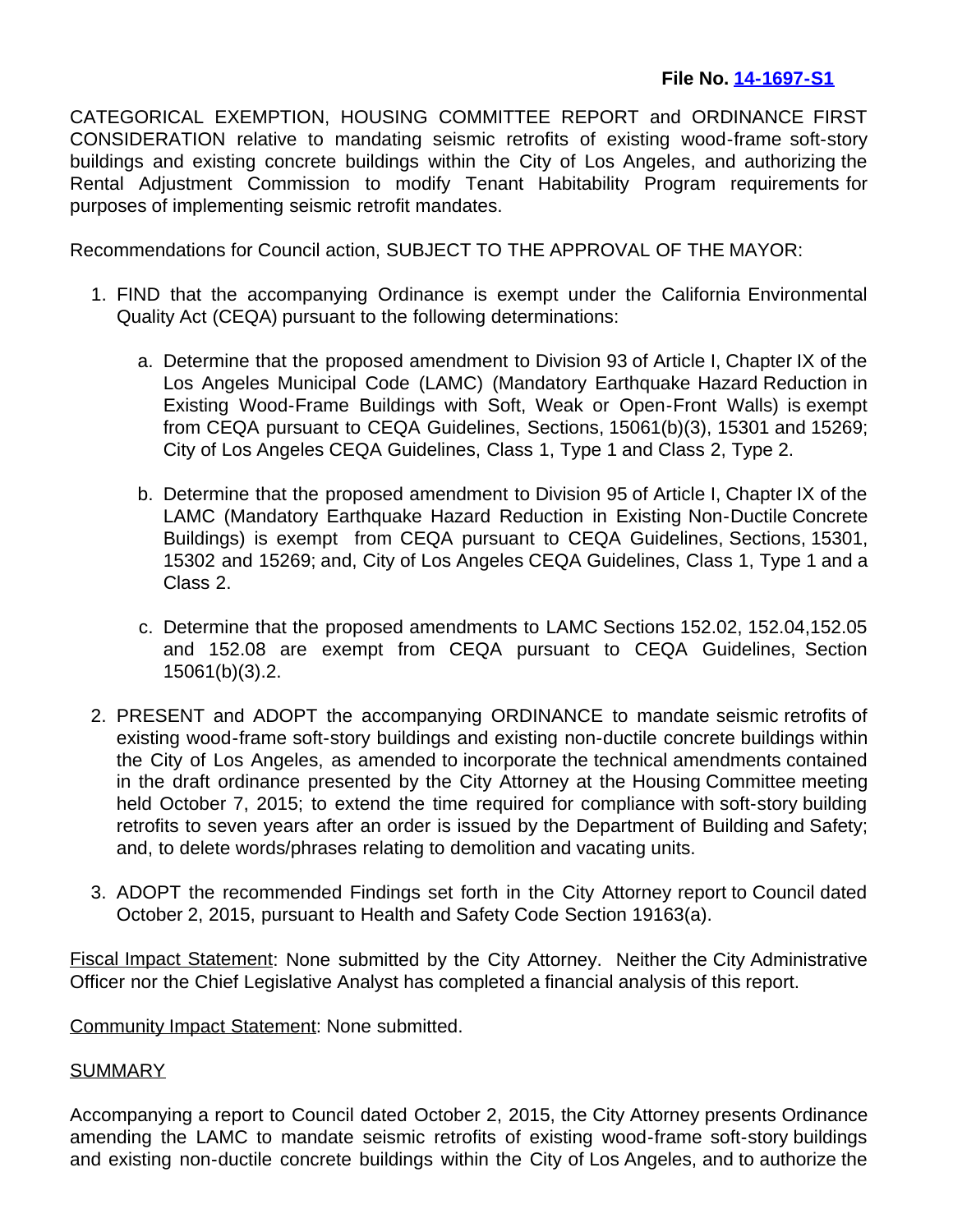Rental Adjustment Commission to modify Tenant Habitability Program requirements for purposes of implementing seismic retrofit mandates. The Ordinance establishes minimum building code standards to retrofit wood-frame soft-story and non-ductile concrete buildings and sets forth the time limits by which property owners must meet these standards. For existing wood-frame soft- story buildings, unless subject to an exception, if the permit application for a new building was submitted before January 1, 1978, property owners are required to complete retrofit or demolition work within four years of receiving an order from the Department of Building and Safety. For concrete buildings built pursuant to permit applications submitted before January 13, 1977, unless subject to an exception, property owners are required to complete retrofit or demolition work within 25 years of receiving the order.

The Ordinance also creates administrative procedures and enforcement tools to implement the seismic retrofit standards, and confers specific authority upon the Rent Adjustment Commission to permit exceptions from other LAMC requirements if they impede compliance with seismic retrofit provisions. Under the proposed ordinance, the Rent Adjustment Commission may, by regulation, modify the service and notice requirements of Section 152.04 of the Tenant Habitability Program, and extend the time provisions of Section 152.05 by up to an additional 180 days. The City Attorney's report also includes recommendations by the Department of City Planning for a CEQA determination and Findings required by the California Health and Safety Code.

At its meeting held October 7, 2015, the Housing Committee discussed this matter with representatives of the City Attorney, the Department of Building and Safety, and the Los Angeles Housing and Community Investment Department (HCIDLA). The City Attorney's representative presented a draft ordinance containing technical amendments. The Department of Building and Safety discussed program enforcement. Owners found not to be in compliance with the seismic retrofit mandates could be referred to the City Attorney for prosecution as misdemeanors. The Department has sufficient staff to perform program activities. The HCIDLA representative discussed provisions of the City's Tenant Relocation Program. It was explained that tenants will be eligible for temporary or permanent relocation assistance when their residences are uninhabitable during retrofit construction. The goal of the Tenant Relocation Program is for tenants to remain in or to return as soon as possible to their existing residences.

Members of the Housing Committee discussed these matters with staff and recommended amendments to the City Attorney's draft ordinance. The Committee recommended that the time required for compliance with soft-story building retrofits be extended to seven years after an order has been issued by the Department of Building and Safety, and that words/phrases related to demolition and vacating units be deleted from the ordinance.

During the public comment period apartment owners and apartment owner advocacy representatives expressed support for the proposed extension of time. Concerns were expressed regarding obtaining financing for seismic retrofit projects and the prosecution of owners for non-compliance. Suggestions were made for the City to waive project permit fees and rental gross receipts taxes.

Renters and renter advocacy group representatives expressed concerns that the cost of seismic retrofits would be passed on to tenants. Speakers urged the Committee to protect renters from rent hikes and gentrification resulting from the eviction of tenants as a result of seismic retrofit projects. It was further stated that complete transparency was needed to protect tenants from misinformation, illegal evictions, and unwarranted rent increases.